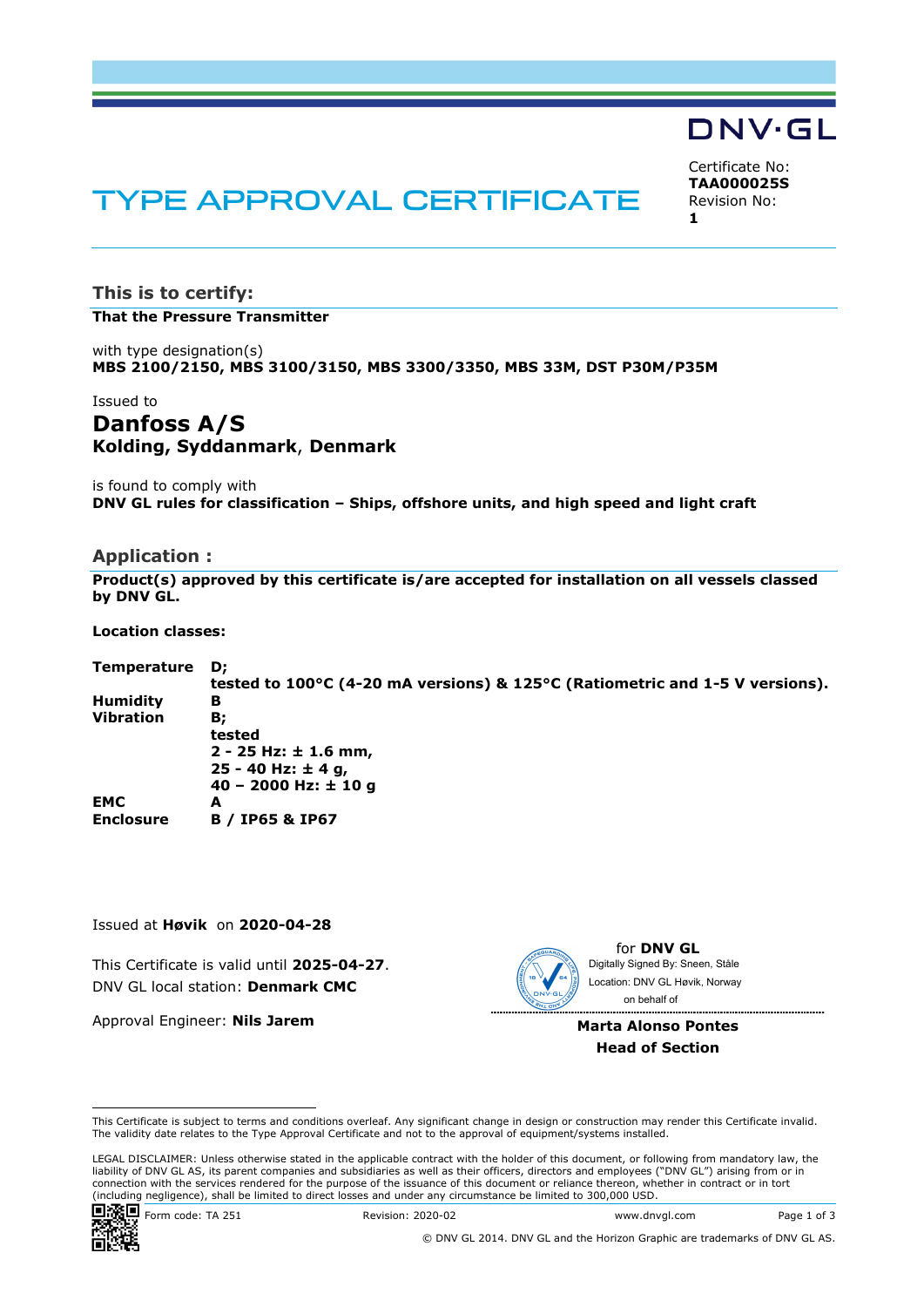Job Id: **262.1-030401-2** Certificate No: **TAA000025S** Revision No: **1** 

#### **Product description**

Pressure transmitters MBS 2100/2150, 3100/3150, 3300/3350, MBS 33M, DST P30M/35M

| MBS xx50:                                    | Versions with integrated pulse-snubber                     |
|----------------------------------------------|------------------------------------------------------------|
| Power supply:                                | 24V DC (nom.)                                              |
|                                              | 5V DC (nom.) for MBS 21xx                                  |
| Output signal:                               | 4-20 mA within range, increasing to 28 mA by over pressure |
|                                              | Various ranges from OV DC up to 10V DC                     |
|                                              | 10-90% of supply (ratio metric)                            |
| Pressure ranges:                             | 0-1 bar to 0-600 bar                                       |
| Operating temperature: MBS 3xxx up to 125 °C |                                                            |
|                                              | MBS 21xx up to 125°C                                       |
|                                              | DST P3xM up to 125°C                                       |
|                                              | MBS 33M up to 85°C                                         |
| Wetted parts:                                | stainless steel AISI 316 L                                 |
| Enclosure material:                          | stainless steel AISI 316 L                                 |
| Pressure connection:                         | various thread types                                       |
| Pressure reference:                          | absolute, relative gauge                                   |
| Electrical connection:                       | DT04-P4-CE04, and others. Refer to the datasheets.         |

#### **Place of manufacture**

Danfoss (Tianjin) Ltd, Wuqing Development Area, 9 Quanhui Road, 301700 Tianjin, China

#### **Application/Limitation**

Ex-certification is not covered by this certificate. Application in hazardous area to be approved in each case according to the Rules and Ex-Certification**/** Special Condition for Safe Use listed in valid Excertificate issued by a notified/recognized Certification Body.

#### **Approval conditions**

The Type Approval covers hardware listed under Product description. When the hardware is used in applications to be classed by DNV GL, documentation for the actual application is to be submitted for approval by the manufacturer of the application system in each case. Reference is made to DNV GL rules for classification of ships Pt.4 Ch.9 Control and monitoring systems

#### **Type Approval documentation**

Data sheets: AI309032027214en-000101 | IC.PD.P21.1N.02 dated 2019-06 AI308943247202en-000101 | IC.PD.P21.1K.02 dated 2019-06 AI308939294195en-000101 | IC.PD.P21.1I.02 dated 2019-12 AI308926732183en-000101 | IC.PD.P21.1G.02 dated 2019-12 IC.PD.P21.O8.02 | 520B8582 dated 2018-05 Test report: 119-30777-1 dated 2020-01-29

Type approval renewal assessment report for 11 288 - 98 HH, Tianjin 2019-01-31.

#### **Tests carried out**

Applicable tests according to class guideline DNVGL-CG-0339, December 2019.

#### **Marking of product**

The products to be marked with:

- manufacturer name
- model name
- serial number
- power supply ratings